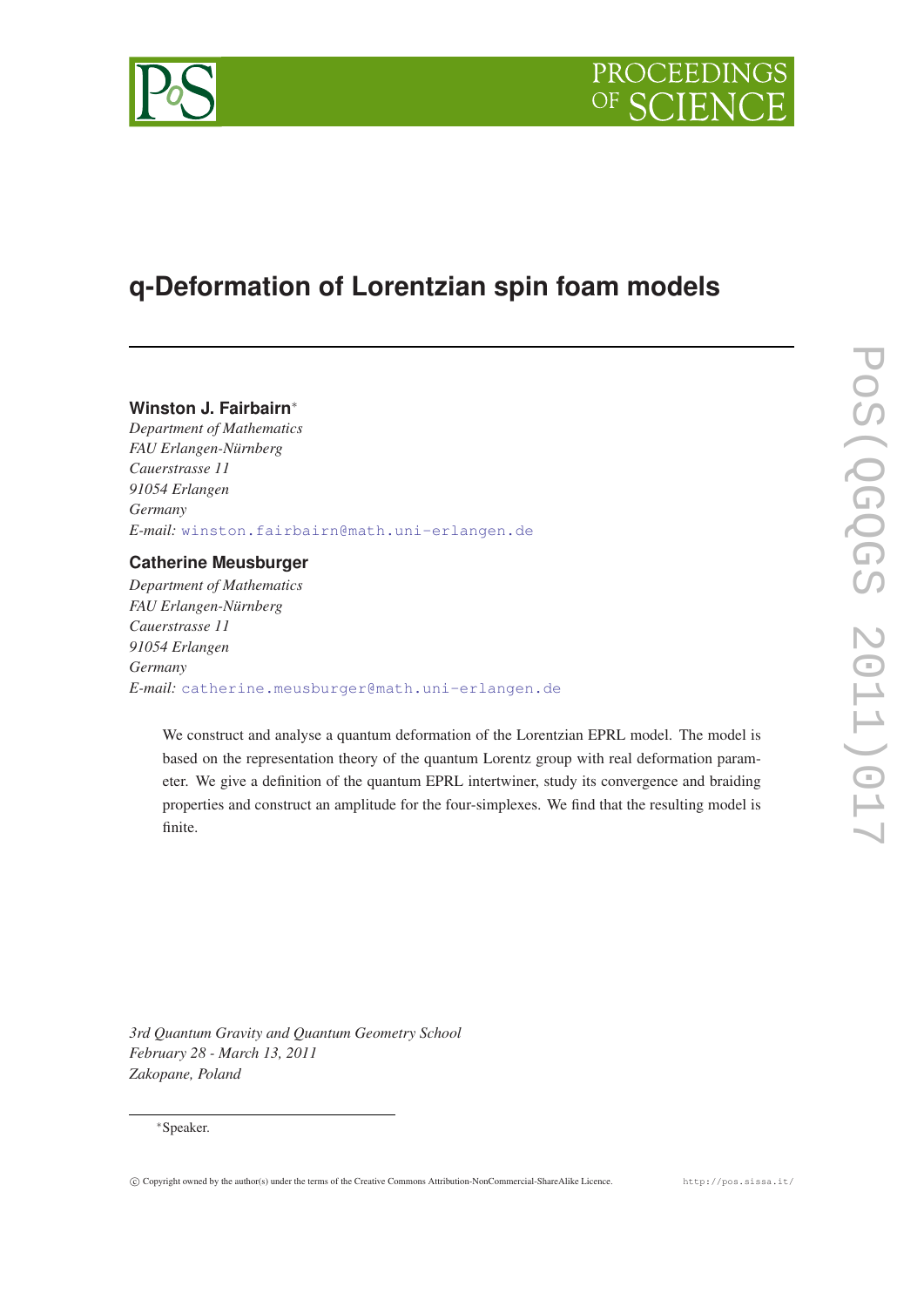# 1. Introduction

Spin foam models can be viewed as discretised functional integrals for field theories of BFtype. These types of theories admit a formulation with a cosmological constant in three and four space-time dimensions. Models for theories with zero cosmological constant are based on the representation theory of simple Lie groups. Such models are given by infinite sums that diverge for a large class of manifolds. A natural regularisation is obtained by considering models based on the representation theory of quantum groups. In three and four space-time dimensions, the later models are believed to correspond to field theories with non-zero cosmological constant.

A prototypical example of such a procedure is provided by the Turaev-Viro [\[1\]](#page-10-0) regularisation of the Ponzano-Regge model [\[2](#page-10-0)]. The Ponzano-Regge model defines a functional integral for Euclidean three-dimensional gravity with zero cosmological constant. It is given by an infinite weighted sum over all unitary, irreducible representations of the Lie group SU(2). Generically, this sum diverges and a natural regularisation is obtained using quantum groups. The idea is that  $U_q(\mathfrak{su}(2))$ , the quantum deformation of SU(2), admits only a finite number of irreducible representations if the deformation parameter  $q$  is chosen to be a root of unity. This leads to a natural regularisation scheme for the Ponzano-Regge model; replace  $SU(2)$  in the definition of the model by its quantum deformation  $U_q(\mathfrak{su}(2))$  at root of unity. The resulting model defines a 3d TQFT called the Turaev-Viro model. Physically, the Turaev-Viro invariant is interpreted as a functional integral for Euclidean three-dimensional gravity with positive cosmological constant  $\Lambda$ , if the deformation parameter *q* is tuned to be a specific function of Λ.

Following this intuition, it seems natural to follow the same procedure to regularise the potential divergences of higher dimensional models. This procedure has successfully been applied to the four-dimensional Ooguri [[3\]](#page-11-0) and Barrett-Crane [\[4,](#page-11-0) [5](#page-11-0)] models in [\[6,](#page-11-0) [7](#page-11-0)] and [\[8,](#page-11-0) [9](#page-11-0)] respectively. In [[10\]](#page-11-0), we constructed an analysed a *q*-deformation of both Euclidean and Lorentzian versions of the EPRL model [\[12\]](#page-11-0). Note also the independent work [\[11](#page-11-0)]. In this paper, we will summarise the results obtained for the Lorentzian model. For further details or for results concerning the Euclidean model we refer the reader to the original paper [[10\]](#page-11-0).

## 2. The quantum Lorentz group

The model considered in this paper is based on the representation theory of the quantum Lorentz group.

#### 2.1 Hopf algebra structures

The quantum Lorentz group [[13,](#page-11-0) [14\]](#page-11-0) is defined as the quantum double of  $U_q(\mathfrak{su}(2))$ , where  $q = e^{-\kappa} \in ]0,1[$  is a *real* deformation parameter.

**The Hopf algebra**  $U_q(\mathfrak{su}(2))$ . We start by introducing the Hopf algebra  $U_q(\mathfrak{su}(2))$ , adopting the conventions from [\[14\]](#page-11-0). The Hopf algebra  $U_q(\mathfrak{su}(2))$  is the associative algebra generated multiplicatively by four generators  $q^{\pm J_z}$ ,  $J_\pm$ , subject to the relations

$$
q^{\pm J_z} q^{\mp J_z} = 1, \qquad q^{J_z} J_{\pm} q^{-J_z} = q^{\pm 1} J_{\pm}, \qquad [J_+, J_-] = \frac{q^{2J_z} - q^{-2J_z}}{q - q^{-1}}.
$$
 (2.1)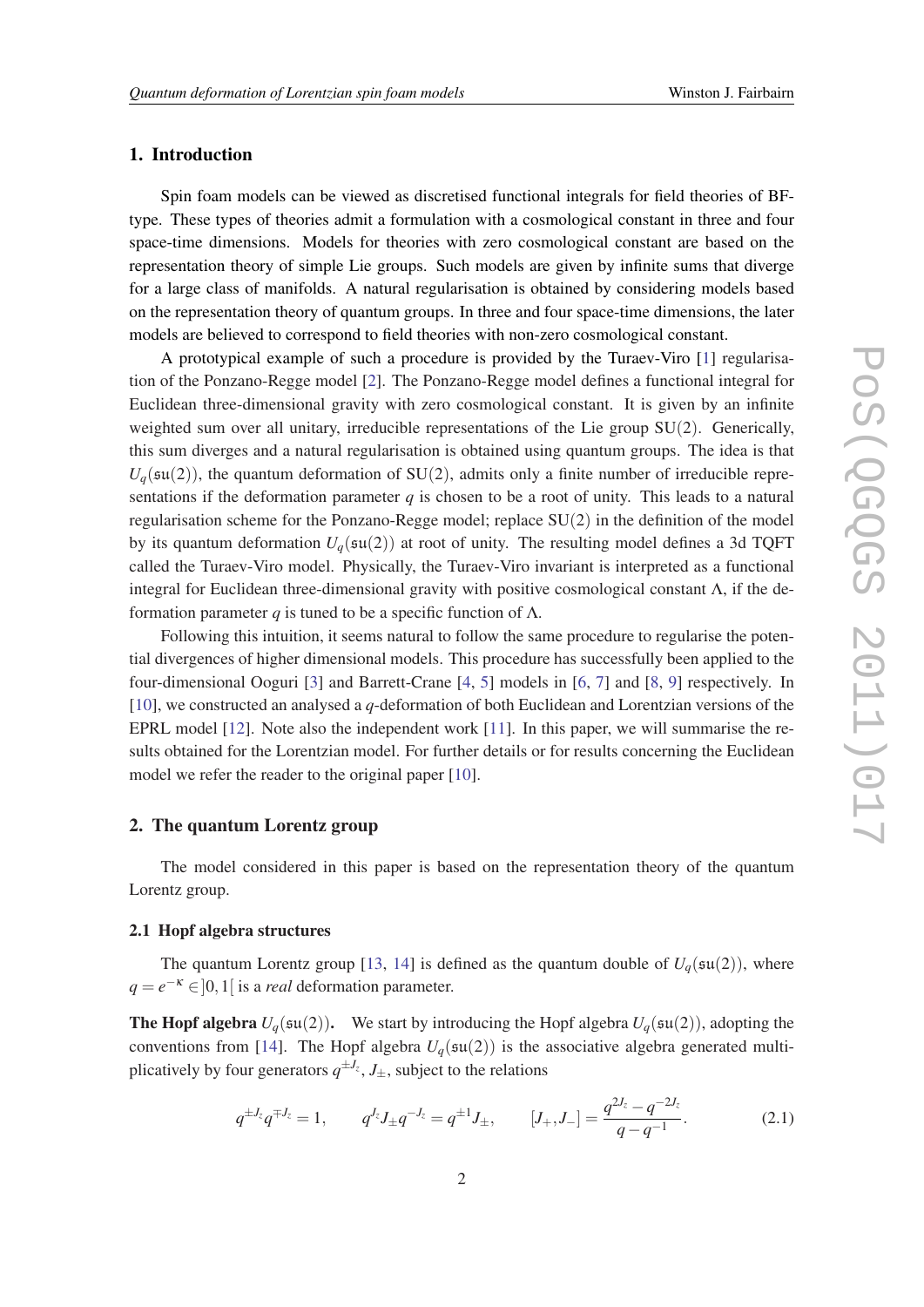The comultiplication, counit and antipode are given by

$$
\Delta(q^{\pm J_z}) = q^{\pm J_z} \otimes q^{\pm J_z}, \qquad \Delta(J_{\pm}) = q^{-J_z} \otimes J_{\pm} + J_{\pm} \otimes q^{J_z}, \tag{2.2}
$$

$$
\varepsilon(q^{\pm J_z}) = 1, \qquad \varepsilon(J_{\pm}) = 0,\tag{2.3}
$$

$$
S(q^{\pm J_z}) = q^{\mp J_z}, \qquad S(J_{\pm}) = -q^{\pm 1} J_{\pm}, \tag{2.4}
$$

The representation theory of  $U_q(\mathfrak{su}(2))$  with a real deformation parameter *q* closely resembles the representation theory of the Lie group SU(2). Irreducible finite-dimensional unitary representations are labeled by "spins"  $I \in \mathbb{N}/2$ . As in the case of the Lie group SU(2), the representation space *V<sub>I</sub>* of the irreducible representation  $\pi_I: U_q(\mathfrak{su}(2)) \to \text{End}(V_I)$  is  $(2I+1)$ -dimensional. The fusion rules for the tensor products  $V_I \otimes V_J$  resemble the ones for the representations of SU(2). We have

$$
V_I \otimes V_J \cong \bigoplus_{K=|I-J|}^{I+J} V_K,
$$
\n(2.5)

where the isomorphism ≅ is given by the Clebsch-Gordan intertwining operators

 $C_{IJ}^K : V_I \otimes V_J \to V_K$ , and  $C_K^{IJ} : V_K \to V_I \otimes V_J$ . (2.6)

As all multiplicities in (2.5) are equal to one, these intertwiners are unique up to normalisation. They are non-zero if and only if  $I+J-K$ ,  $J+K-I$  and  $K+I-J$  are non-negative integers. Their coefficients with respect to an orthonormal basis  $\{e_m^I\}_{m=-I,\dots,I}$  of the complex vector space  $V_I$  are the Clebsch-Gordan coefficients

$$
C_K^{IJ}(e_m^K) = \sum_{n,p} \begin{pmatrix} n & p \\ I & J \end{pmatrix} \begin{pmatrix} K \\ m \end{pmatrix} e_n^I \otimes e_p^J, \text{ and } C_{IJ}^K(e_n^I \otimes e_p^J) = \sum_a \begin{pmatrix} m & I & J \\ K & n & p \end{pmatrix} e_m^K. \tag{2.7}
$$

**The Hopf algebra**  $F_q(SU(2))$ . The Hopf algebra  $F_q(SU(2))$  is the dual of the Hopf algebra  $U_q(\mathfrak{su}(2))$  and can be viewed as a quantum deformations of the algebra of polynomial functions on SU(2). A basis of  $F_q(SU(2))$  is given by the matrix elements  $u_l^m : U_q(\mathfrak{su}(2)) \to \mathbb{C}$  in the unitary irreducible representations of  $U_q(\mathfrak{su}(2))$ 

$$
u_l^m(x) = e^{lm} \left( \pi_l(x) e_n^l \right), \quad \forall x \in U_q(\mathfrak{su}(2)). \tag{2.8}
$$

The duality pairing  $\langle , \rangle : U_q(\mathfrak{su}(2)) \times F_q(\mathrm{SU}(2)) \to \mathbb{C}$  is given by

$$
\langle x, u_n^m \rangle = \pi_I(x)_{n}^m. \tag{2.9}
$$

The Hopf algebra structure of  $F_q(SU(2))$  is induced by the one on  $U_q(\mathfrak{su}(2))$  via the pairing (2.9). In terms of the matrix elements  $u_l^m$ , its algebra structure is characterised by the relations

$$
u_{I\ n}^m \cdot u_{J\ q}^p = \sum_{K,r,s} \begin{pmatrix} m & p & K \\ I & J & r \end{pmatrix} u_{K\ s}^r \begin{pmatrix} s & I & J \\ K & n & q \end{pmatrix}, \qquad 1 = u_0^0.
$$
 (2.10)

Its comultiplication, counit and antipode take the form

$$
\Delta(u_{I\ n}^m) = \sum_p u_{I\ p}^m \otimes u_{I\ n}^p,\tag{2.11}
$$

$$
\varepsilon(u_l^m) = \delta_l^m,\tag{2.12}
$$

$$
S(u_I^m) = \varepsilon_{Inp} u_I^p{}_q \varepsilon_I^{-1qm},\tag{2.13}
$$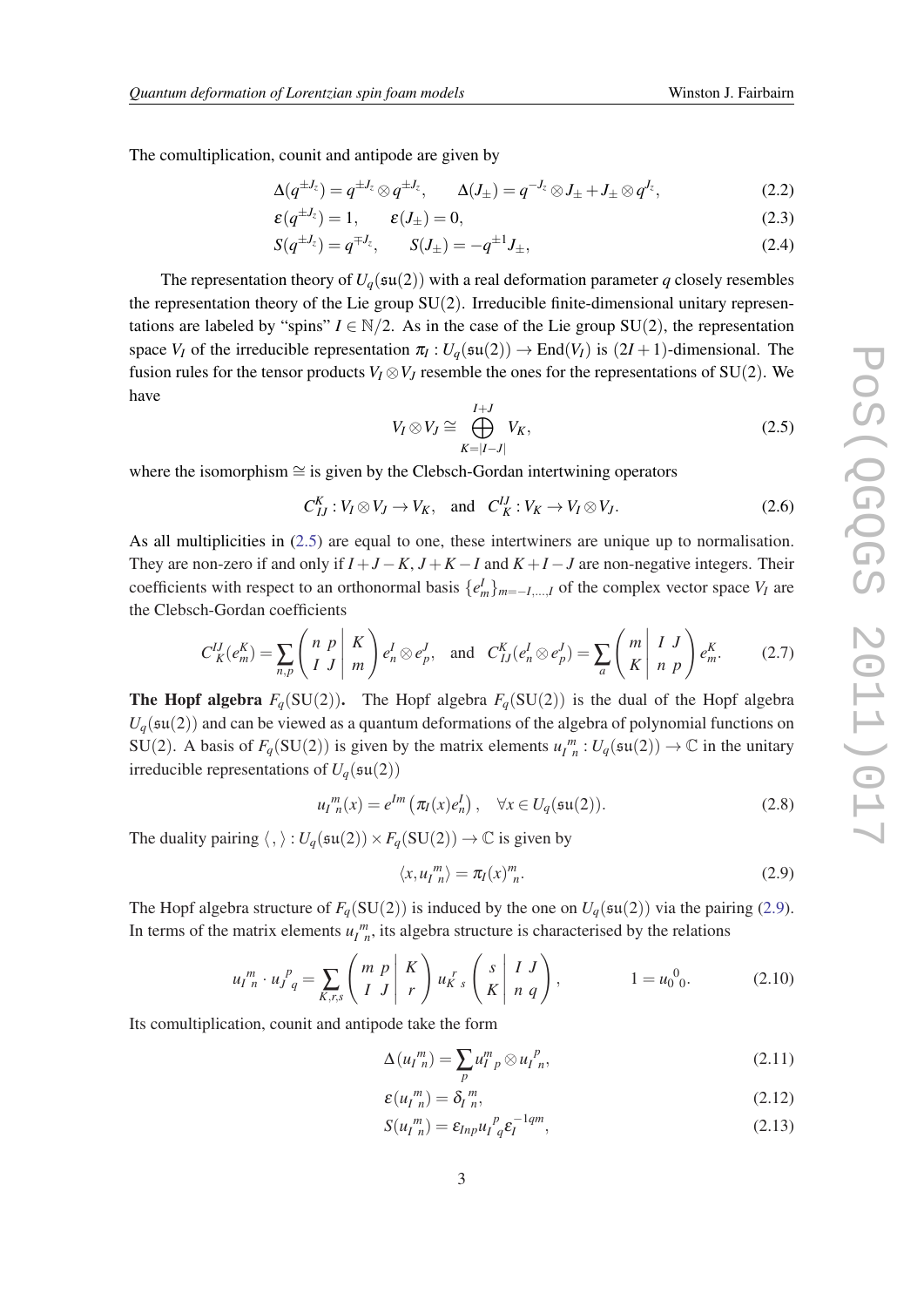<span id="page-3-0"></span>where  $\delta_l^m$  is the Kronecker symbol for the representation labeled by *I* and the coefficients  $\varepsilon_{Inp}$  are the matrix elements of the bijective intertwiner  $\varepsilon_I : V_I \to V_I^*$  given explicitly by

$$
\varepsilon_{lmn} = e^{-i\pi(I+m)}q^{I(I+1)}q^m \delta_{m,-n}.
$$
\n(2.14)

**The quantum Lorentz group.** The quantum Lorentz group is the quantum double of  $U_q(\mathfrak{su}(2))$ 

$$
D(U_q(\mathfrak{su}(2)))=U_q(\mathfrak{su}(2))\hat{\otimes} F_q(\mathrm{SU}(2))^{op},
$$

where  $F_q(SU(2))^{op}$  is the Hopf algebra  $F_q(SU(2))$  with opposite coproduct, and the symbol ' $\hat{\otimes}$ ' indicates that the Hopf subalgebras  $U_q(\mathfrak{su}(2)) \otimes 1$  and  $1 \otimes F_q(\mathrm{SU}(2))^{op}$  do not commute inside  $D(U_q(\mathfrak{su}(2)))$  but satisfy braided relations. See for instance [[14\]](#page-11-0). As it is a quantum double, the quantum Lorentz group is a quasi-triangular Hopf algebra. We will describe the corresponding braiding later in the text.

The quantum double  $D(U_q(\mathfrak{su}(2)))$  is called the quantum Lorentz group because it is a quantum deformation of the universal enveloping algebra of the real Lie algebra  $\mathfrak{sl}(2,\mathbb{C})_{\mathbb{R}} \cong \mathfrak{so}(3,1)$ . Indeed, the decomposition given above is the quantum analogue of the Iwasawa decomposition of the Lorentz algebra

$$
\mathfrak{sl}(2,\mathbb{C})_\mathbb{R}\cong \mathfrak{su}(2)\oplus \mathfrak{an}(2),
$$

where  $an(2)$  is the Lie algebra of the Lie group

$$
AN(2) = \left\{ \begin{pmatrix} \lambda & n \\ 0 & \lambda^{-1} \end{pmatrix} \mid \lambda \in \mathbb{R}^{*+}, n \in \mathbb{C} \right\}
$$

This is a direct consequence of the quantum duality principle which yields the identities  $F_q(SU(2)) =$  $U_q(\mathfrak{su}(2))^* = U_q(\mathfrak{su}(2)^*) \cong U_q(\mathfrak{an}(2))$ , with the star '\*' denoting duality at the level of Hopf algebras. Therefore, we will frequently use the notation

$$
D(U_q(\mathfrak{su}(2))) = U_q(\mathfrak{sl}(2,\mathbb{C})_{\mathbb{R}}). \tag{2.15}
$$

#### 2.2 Irreducible representations

The irreducible unitary representations of  $U_q(\mathfrak{sl}(2,\mathbb{C})_\mathbb{R})$  were first classified by Pusz [\[15](#page-11-0)]. In this paper, we will only consider the representations of the principal series. These representations are labeled by a couple  $\alpha = (n, p)$  with  $n \in \mathbb{Z}/2$  and  $p \in [0, \frac{4\pi}{\kappa}]$  $\frac{4\pi}{\kappa}$  [ or with  $n = 0$  and  $p \in [0, \frac{2\pi}{\kappa}]$  $\frac{2\pi}{\kappa}$ . We denote by  $(\pi_{\alpha}, V_{\alpha})$  the representation of  $U_q(\mathfrak{sl}(2,\mathbb{C})_{\mathbb{R}})$  labeled by  $\alpha$ . It is a Harish-Chandra representation which decomposes into representations of  $U_q(\mathfrak{su}(2))$  as follows

$$
V_{\alpha} = \bigoplus_{I=|n|}^{\infty} V_I,
$$
\n(2.16)

where  $V_I$  is the left  $U_q(\mathfrak{su}(2))$ -module introduced previously. A basis of the infinite dimensional vector space  $V_{\alpha}$  is given by  $\{e_m^I | I \in \mathbb{N}, I \geq |n|, m = -I, ..., I\}$  where, for fixed *I*,  $\{e_m^I\}_{m=-I,...,I}$ is the basis of  $V_I$  introduced above. In terms of this basis, the action of  $D(U_q(\mathfrak{su}(2)))$  on the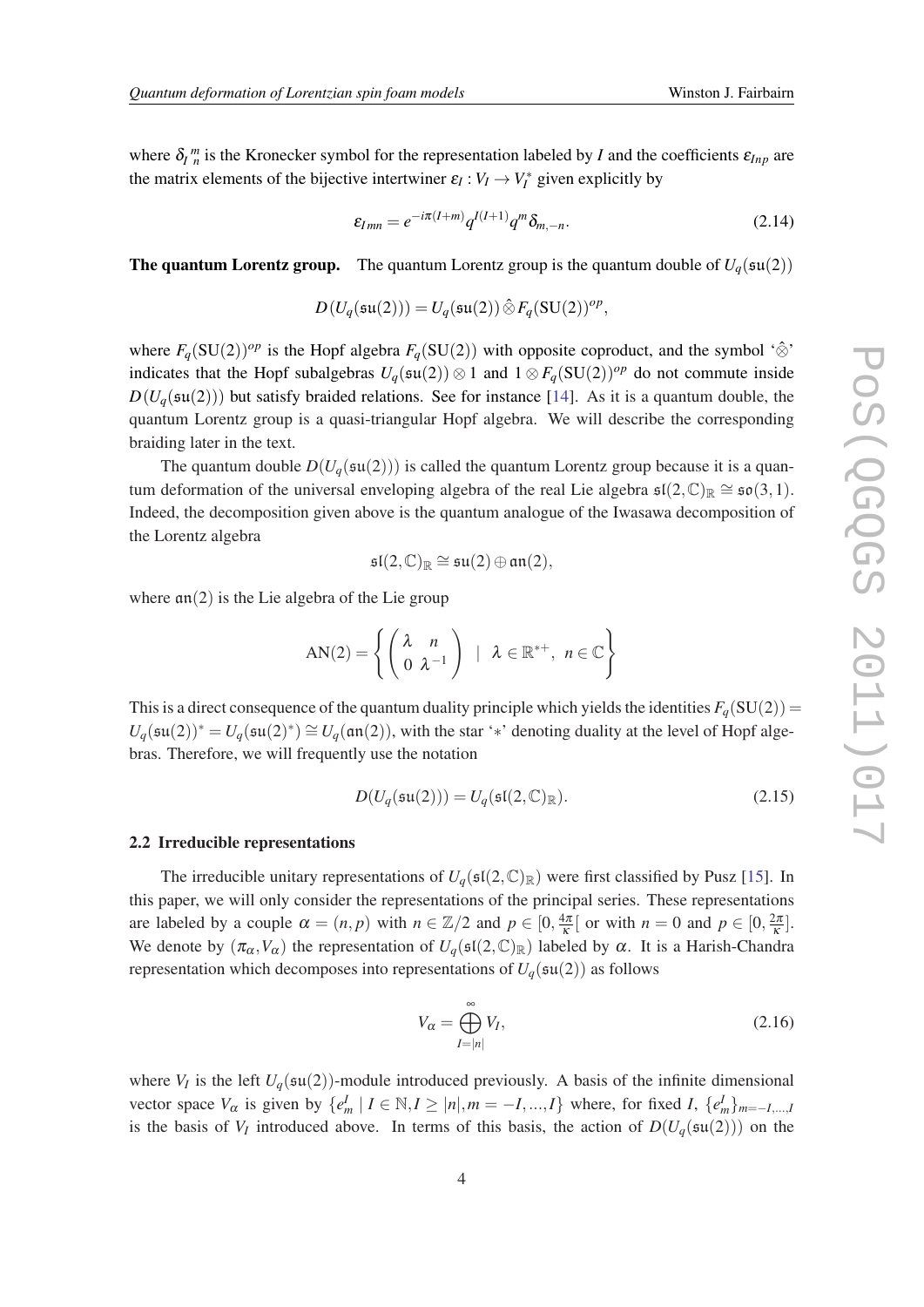<span id="page-4-0"></span>representation space  $V_\alpha$  is given by the standard action of  $U_q(\mathfrak{su}(2))$  and the following action of  $F_a(\mathfrak{su}(2))$ 

$$
\pi_{\alpha}(u_{J\ n'}^{\ n})\ e_p^L = \sum_{M,N} e_{p'}^N \left(\begin{array}{c|c} p' & n & M \\ N & J & m \end{array}\right) \left(\begin{array}{c|c} m & J & L \\ M & n' & p \end{array}\right) \Lambda_{NL}^{JM}(\alpha),\tag{2.17}
$$

where  $\Lambda_{NL}^{JM}(\alpha)$  are complex numbers defined in terms of analytic continuations of 6*j* symbols for  $U_q$ ( $\mathfrak{su}(2)$ ). As their expressions are lengthy and complicated, we will not give them here but refer the reader to [[14\]](#page-11-0), where they are derived explicitly, and to [[16](#page-11-0)] where their properties are studied in details.

# 3. The quantum EPRL intertwiner

Given a triangulated 4-manifold, there are three essential ingredients for the definition of a 4d spin foam model; the set of representations assigned to the triangles, the intertwining operators associated to the tetrahedra and the amplitudes for the 4-simplexes. In this section, we generalise the classical construction [\[12](#page-11-0)] to the quantum group case.

#### 3.1 Quantum EPRL representations

A quantum EPRL representation assigns a principal representation of the quantum Lorentz group to a representation of the Hopf subalgebra  $U_q(\mathfrak{su}(2))$ . This assignment depends on a fixed parameter  $\gamma \in \mathbb{R}^+$ , called the Immirzi parameter, and is defined as follows

$$
K \mapsto (n(K), p(K)) := (K, \gamma K) \tag{3.1}
$$

Remark that for this assignment to produce principal representation, the representations of  $U_q(\mathfrak{su}(2))$ considered must be restricted to a specific subset of  $N/2$  since  $p(K)$  must lie in  $[0, \frac{4\pi}{K}]$  $\frac{4\pi}{\kappa}$ [. This leads us to the following definition.

**Definition 3.1.** (EPRL representations) Let  $\mathcal{L} = \{K \in \mathbb{N}/2 \mid 0 \lt K \leq 4\pi/\gamma\kappa\}$  label a subset *of representations of quantum* SU(2). The Lorentzian EPRL representation of spin  $K \in \mathcal{L}$  is the *principal representation of the quantum Lorentz group labeled by*  $\alpha(K) = (n(K), p(K)) := (K, \gamma K)$ .

Due to the restriction on the  $U_q(\mathfrak{su}(2))$  labels, the EPRL representation  $\alpha(K) = (K, \gamma K)$  is a principal representation of the quantum Lorentz group. It decomposes into quantum SU(2) representations as

$$
V_{\alpha(K)} \cong \bigoplus_{I=K}^{\infty} V_I.
$$
\n(3.2)

#### 3.2 Quantum EPRL intertwiner

The next step is to define the class of intertwining operators for the tetrahedra. Given a *n*tuple  $\alpha = (\alpha_1, ..., \alpha_n)$  of principal representations of the classical Lorentz group  $SL(2, \mathbb{C})_{\mathbb{R}}$ , a key ingredient appearing in the construction of the classical (i.e. non-deformed) EPRL intertwiner is the linear map

$$
\int_{SL(2,\mathbb{C})_{\mathbb{R}}} dX \bigotimes_{i=1}^{n} \pi_{\alpha_i}(X) \quad : \quad V[\alpha] \to V[\alpha], \tag{3.3}
$$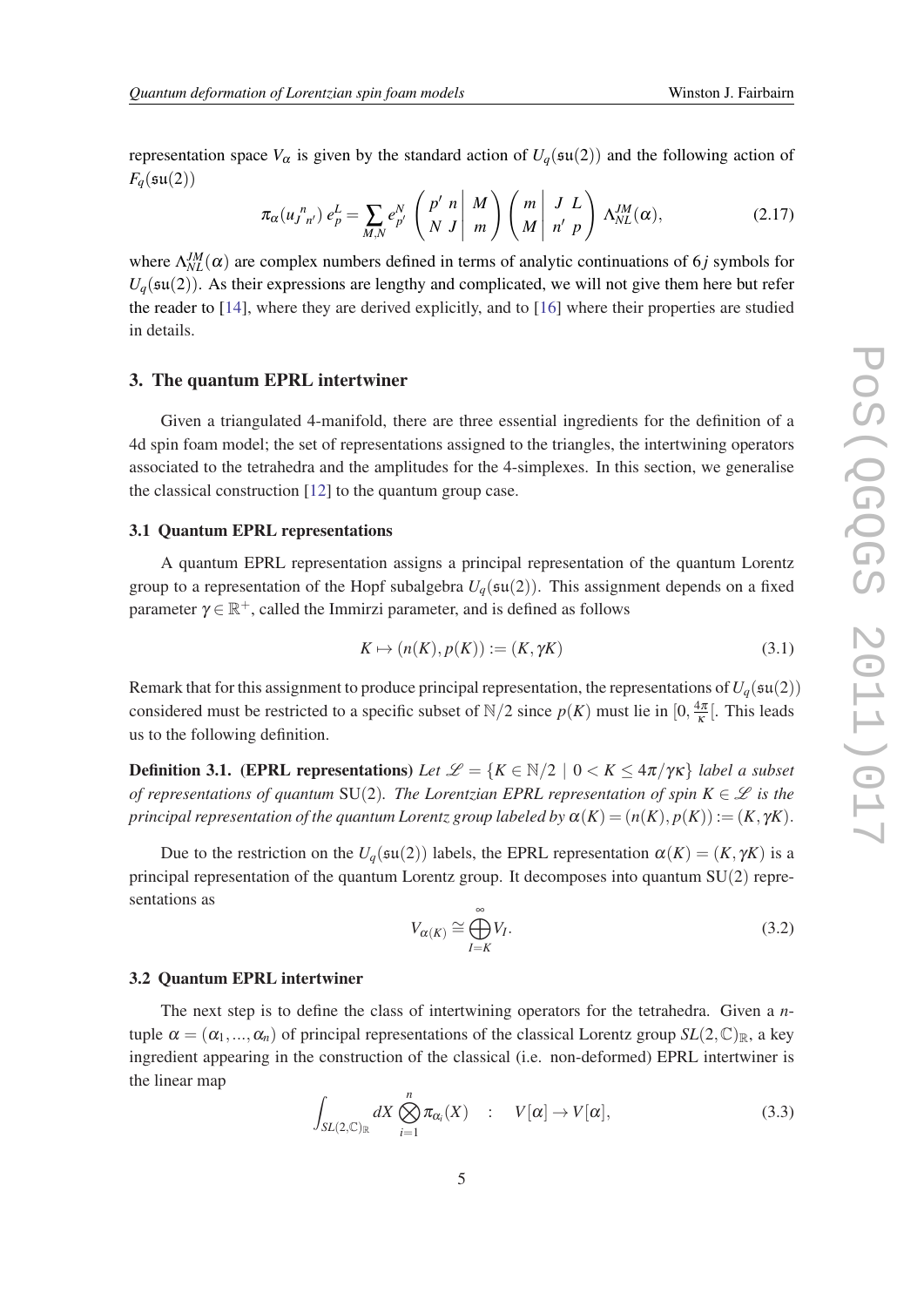where *dX* is a Haar measure on  $SL(2,\mathbb{C})_{\mathbb{R}}$  and  $V[\alpha] = \bigotimes_{i=1}^{n} V_{\alpha_i}$ .

This expression is generalised to the quantum group case by introducing a Haar measure (a biinvariant integral) on the Hopf algebra  $F_q(SL(2,\mathbb{C})_\mathbb{R})$  dual to the quantum Lorentz group

$$
h: F_q(SL(2,\mathbb{C})_{\mathbb{R}}) \to \mathbb{C}.
$$

The map *h* is a linear form satisfying

$$
(h \otimes id)\Delta(x) = h(x)1
$$
, and  $(id \otimes h)\Delta(x) = h(x)1$ ,  $\forall x \in F_q(SL(2,\mathbb{C})_{\mathbb{R}})$ .

These identities imply that *h* is invariant under the left- and right-action of the quantum Lorentz group on its dual Hopf algebra  $F_q(SL(2,\mathbb{C})_\mathbb{R})$ .

Let  $\{x_A\}_A$  be a basis of  $F_q(SL(2,\mathbb{C})_\mathbb{R})$  and introduce the dual basis  $\{x^A\}_A$  of the quantum Lorentz group. Expression [\(3.3](#page-4-0)) is generalised as follows

$$
T_{[\alpha]} = \sum_{A} \bigotimes_{i=1}^{n} \pi_{\alpha_i}(\Delta^{(n-1)}(x^A))h(x_A), \tag{3.4}
$$

where  $\Delta^{(n)}$  denotes the *n*-fold coproduct<sup>1</sup> in the quantum Lorentz group

$$
\Delta^{(n)} = (\Delta \otimes \mathrm{id}^{\otimes (n-1)}) \circ \Delta^{(n-1)} \quad \text{for } n > 1, \quad \Delta^{(1)} = \Delta.
$$

Now, consider an EPRL representation  $\alpha(K)$  and the projection map  $f_{\alpha}^K : V_{\alpha} \to V_K$  associated to the lowest weight factor in the decomposition  $(3.2)$  $(3.2)$  $(3.2)$ . When applied to each copy of the tensor product of *n* EPRL representations, the dual of this map induces an embedding

$$
\text{Hom}_{U_q(\mathfrak{su}(2))}\left(\bigotimes_{i=1}^n V_{K_i}, \mathbb{C}\right) \to \text{Hom}_{U_q(\mathfrak{sl}(2,\mathbb{C})_{\mathbb{R}})}\left(\bigotimes_{i=1}^n V_{\alpha_i(K_i)}, \mathbb{C}\right),\tag{3.5}
$$

via the use of a Haar measure. This embedding will be noted *f* ∗ . Using the above, we define a quantum EPRL intertwiner as follows.

**Definition 3.2. (Quantum EPRL intertwiner)** Let  $K = (K_1, ..., K_n)$  be a n-tuple of elements of  $\mathscr{L}$  and  $V[K] = \bigotimes_{i=1}^{n} V_{K_i}$  be the corresponding representation space of  $U_q(\mathfrak{su}(2))$ . Denote by  $\alpha = (\alpha_1(K_1), ..., \alpha_n(K_n))$  the associated n-tuple of EPRL representations and by  $V[\alpha] = \bigotimes_{i=1}^n V_{\alpha_i}$ *the tensor product of their representation spaces. The quantum EPRL intertwiner*  $\iota_{[\alpha]} = f^*(\Lambda_{[K]})$  $a$ ssociated to an intertwiner  $\Lambda_{[K]}$  in  $\text{Hom}_{U_q(\mathfrak{su}(2))}(V[K],\mathbb{C})$  is the linear map  $\iota_{[\alpha]}:V[\alpha]\to\mathbb{C}$  defined *by*

$$
u_{[\alpha]} = \sum_{A} \Lambda_{[K]} \circ \bigotimes_{i=1}^{n} f_{\alpha_i}^{K_i} \circ \left( \bigotimes_{i=1}^{n} \pi_{\alpha_i(K_i)}(\Delta^{(n-1)}(x^A)) \right) h(x_A).
$$
 (3.6)

As this definition involves an infinite sum, it has to be established that the quantum EPRL intertwiner is well-defined. In the following we will mainly be interested in the case  $n = 4$ . In this case, an orthogonal basis of the vector space  $Hom_{U_q(\mathfrak{su}(2))}(\bigotimes_{i=1}^4 V_{K_i}, \mathbb{C})$  is given by:

 $\{\lambda_{[K],I}\}_{I\in\mathbb{N}/2}, \quad \lambda_{[K],I} = d_I \circ (C_{K_1K_2I} \otimes C_{K_3K_4}^I).$ 

<sup>&</sup>lt;sup>1</sup>In the same way than the coproduct is used to tensor two representations of a coalgebra, the *n*-fold coproduct is instrumental in tensoring *n* representations.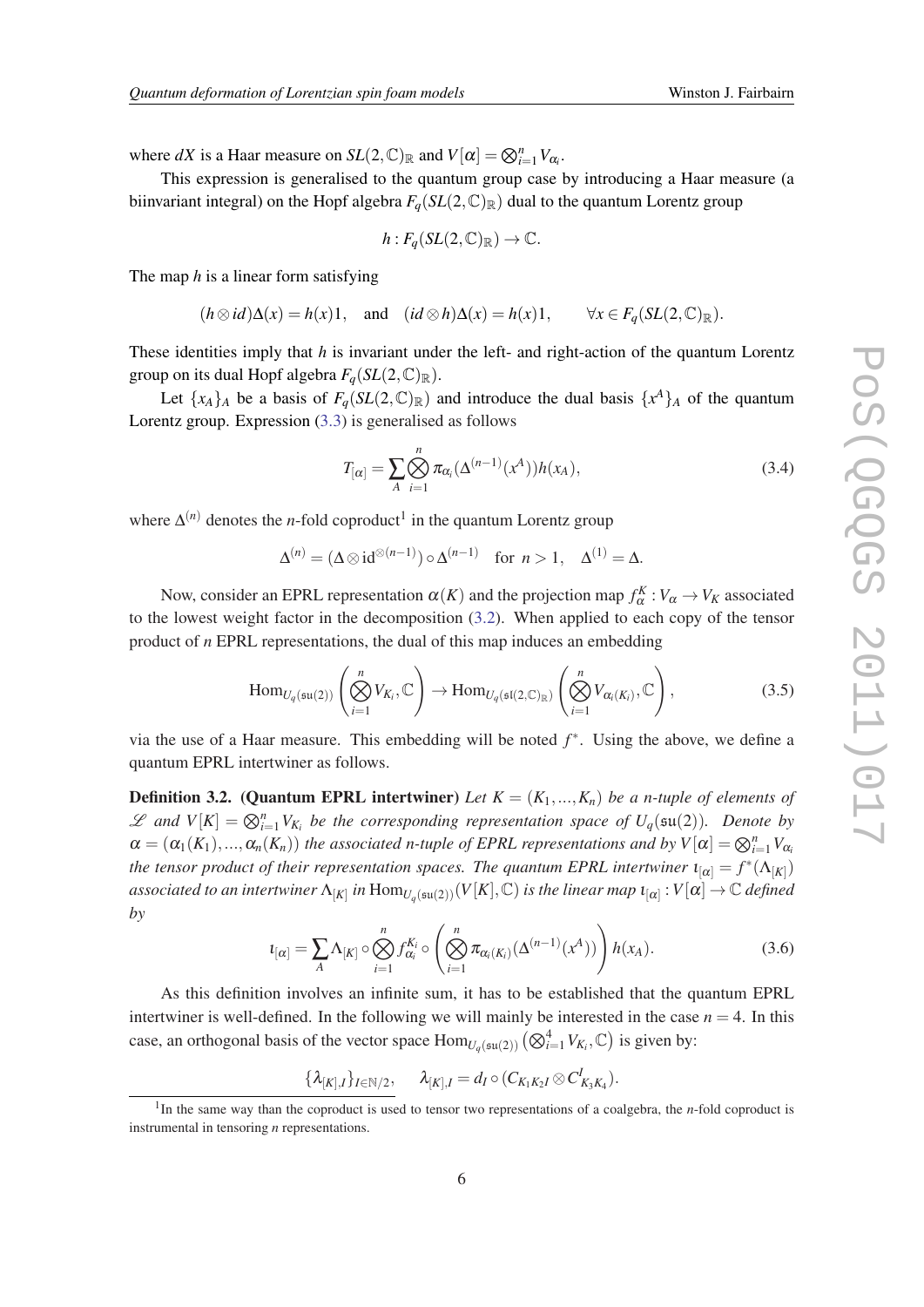Here,  $C_{IJK} = \varepsilon_K \circ C_{IJ}^K$  with  $\varepsilon_K$  defined in ([2.14\)](#page-3-0), and  $d_I : V_I^* \otimes V_I \to \mathbb{C}; e^{Ia} \otimes e^I_b \mapsto \delta^a_b$ , is the evaluation map in the representation category of quantum SU(2). We now state an important convergence result.

**Theorem 3.3.** Let  $\lambda_{[K],N}$  be an element of the basis  $\{\lambda_{[K],N}\}_N$  and  $e_c^L[\alpha] = \bigotimes_{i=1}^4 e_{c_i}^{L_i}(\alpha_i)$  a basis of *V*[ $\alpha$ ]. *The evaluation of the quantum EPRL intertwiner*  $\iota_{[\alpha],N} = f^*(\lambda_{[K],N})$  *is given by* 

$$
l_{[\alpha],N} (e_c^L[\alpha]) = \sum_{I} \sum_{M_1,...,M_4} [2I+1]_q q^{-2b_4} \delta_{b_4}^{b'_1} \Lambda_{K_1L_1}^{IM_1}(\alpha_1) \Lambda_{K_2L_2}^{IM_2}(\alpha_2) \Lambda_{K_3L_3}^{IM_3}(\alpha_3) \Lambda_{K_4L_4}^{IM_4}(\alpha_4)
$$
  
\n
$$
\begin{pmatrix} a_1 & b_1 & | & M_1 \\ K_1 & I & | & d_1 \end{pmatrix} \begin{pmatrix} d_1 & I & L_1 \\ M_1 & b'_1 & c_1 \end{pmatrix} \begin{pmatrix} a_2 & b_2 & | & M_2 \\ K_2 & I & | & d_2 \end{pmatrix} \begin{pmatrix} d_2 & | & I & L_2 \\ M_2 & b_1 & c_1 \end{pmatrix}
$$
  
\n
$$
\begin{pmatrix} a_3 & b_3 & | & m_3 \\ K_3 & I & | & d_3 \end{pmatrix} \begin{pmatrix} d_3 & | & I & L_3 \\ m_3 & | & b_2 & c_3 \end{pmatrix} \begin{pmatrix} a_4 & b_4 & | & M_4 \\ K_4 & I & | & d_4 \end{pmatrix} \begin{pmatrix} d_4 & | & I & L_4 \\ M_4 & | & b_3 & c_4 \end{pmatrix}
$$
  
\n
$$
\lambda_{[K],N} (e_{a_1}^{K_1} \otimes e_{a_2}^{K_2} \otimes e_{a_3}^{K_3} \otimes e_{a_4}^{K_4}),
$$

*where*  $[n]_q = (q^n - q^{-n})/(q - q^{-1})$  *denotes a q-number. This multiple series converges absolutely.* 

This theorem implies that the defined *q*-EPRL intertwiner is well-defined. Another important property of the *q*-EPRL intertwiner is its behaviour under braiding. The representation category of the quantum Lorentz group is a braided tensor category (with infinite dimensional objects) because the quantum Lorentz group is a quasi-triangular Hopf algebra. This means that there exists an *R*-matrix  $R \in D(U_q(\mathfrak{su}(2))) \otimes D(U_q(\mathfrak{su}(2)))$  which is an immediate consequence of the fact that we are working with a quantum double. From this *R*-matrix, one can construct an intertwining operator  $c_{\alpha_1,\alpha_2}: V_{\alpha_1} \otimes V_{\alpha_2} \to V_{\alpha_2} \otimes V_{\alpha_1}$  called a braiding. This operator is given by

$$
c_{\alpha_1,\alpha_2} = \tau_{\alpha_1,\alpha_2} \circ \pi_{\alpha_1} \otimes \pi_{\alpha_2}(R), \qquad (3.7)
$$

where  $\tau : x \otimes y \mapsto y \otimes x$  is the flip map. Using the explicit form of the *R*-matrix [\[16](#page-11-0)] and the action of the quantum Lorentz group on the module  $V_\alpha$ , it is immediate to obtain the following expression for the action of the braiding

$$
c_{\alpha,\beta} (e_c^I \otimes e_d^J) = \sum_K \sum_L e_f^L \otimes e_e^I \begin{pmatrix} f & e \\ L & I \end{pmatrix} \begin{pmatrix} g \\ g \end{pmatrix} \begin{pmatrix} g \\ K & c \end{pmatrix} \begin{pmatrix} J \\ G & A \end{pmatrix} \Lambda_{LJ}^{IK}(\alpha). \tag{3.8}
$$

Note that although these sums are infinite, there is only a finite number of non-zero terms [[16\]](#page-11-0). Consequently, there are no issues with convergence. We are now ready to state the following result.

**Proposition 3.4.** *The q-EPRL intertwiner*  $\iota_{[\alpha],J} = f^*(\lambda_{[K],J})$  *transforms as* 

$$
\iota_{\alpha_1(K_1)\alpha_2(K_2)\alpha_3(K_3)\alpha_4(K_4), J}\circ c_{\alpha_2, \alpha_1} = \sum_K \Lambda_{K_1K}^{K_2J}(\alpha_2) \; \iota_{\alpha_2(K_2)\; \alpha_1(K)\alpha_3(K_3)\alpha_4(K_4), J},
$$

*and is thus not invariant under braiding.*

Note<sup>2</sup> that this is sharp contrast with the case of the quantum deformation of the Barrett-Crane intertwiner [[8](#page-11-0), [9\]](#page-11-0) which is invariant under braiding.

<sup>&</sup>lt;sup>2</sup>Note also the abuse of notation in the right hand side of the above equation due to the fact that  $\alpha_1(K)$  is not necessarily an EPRL representation. The notation is nevertheless used for notational compacity.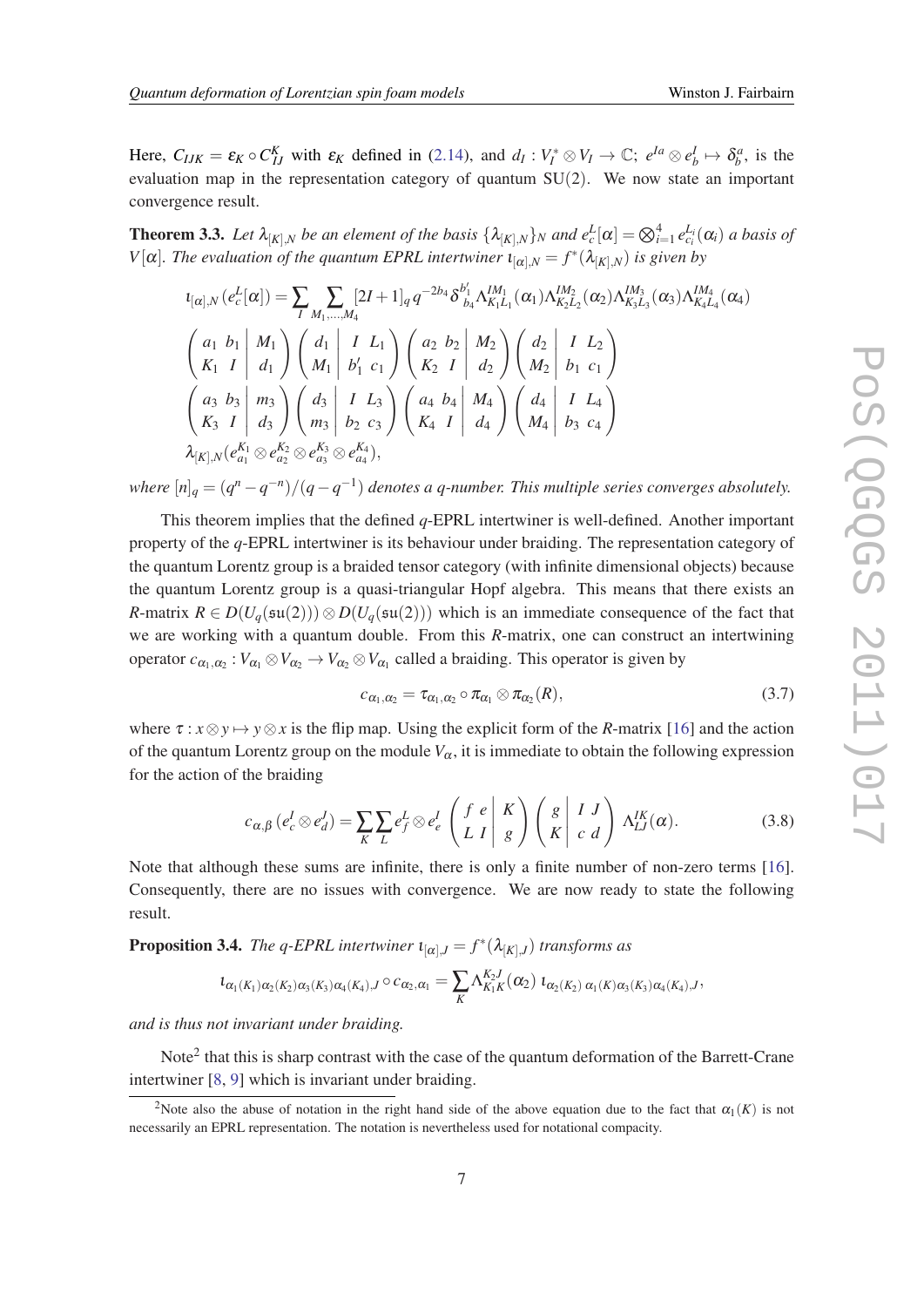# 4. The 4-simplex amplitude

We are now ready to construct the amplitude for 4-simplexes labeled by EPRL representations and *q*-EPRL intertwiners. Such an amplitude is defined with the aid of the graphical calculus of spin networks. There are two main difficulties in the definition of the amplitude that arise from the fact that the representation spaces of the EPRL representations are infinite-dimensional. The first is that there is no coevaluation map that intertwines the trivial representation of the quantum Lorentz group on  $\mathbb C$  with a representation on the tensor product  $V_\alpha \otimes V_\alpha^*$  and therefore no notion of a quantum trace. The second difficulty is that a naive definition of the amplitude for the foursimplexes gives an infinite answer.

These problems arise in a similar fashion in the classical Lorentzian BC [[5](#page-11-0)] and EPRL [\[12](#page-11-0)] models. A solution to the first problem was provided in [[17](#page-11-0)] where a Lorentzian graphical calculus based on non-invariant tensors and bilinear forms was invented. A regularisation prescription that circumvents the second difficulty has been given in [[18](#page-11-0)] and [\[19](#page-11-0)] for the BC and EPRL models, respectively. Extending these procedures to the quantum Lorentz group, we will overcome these issues and consistently construct a finite amplitude for the 4-simplexes.

#### 4.1 Graphical calculus

The graphical calculus is defined by associating certain algebraic quantities to diagrams drawn in the plane. We first describe the algebraic side of the calculus before relating the algebra to the diagrams.

#### 4.1.1 EPRL tensors and invariant bilinear form

We first need a notion of dual quantum EPRL intertwiners. These dual objects are required since we cannot pair *q*-EPRL intertwiners together because of the absence of a coevaluation map. As in the Lie group case, the vector space  $\bigotimes_{i=1}^n V_{\alpha_i}$  does not contain tensors that are invariant under the action of the quantum Lorentz group and such objects do not exist per se. Accordingly, dual *q*-EPRL intertwiners are replaced by non-invariant quantities which can be viewed as the quantum group analogue of the boosted  $SU(2)$  intertwiners considered in [\[17](#page-11-0)]. These quantities, which are referred to as vertex functions in [\[9\]](#page-11-0), will be called EPRL tensors in the following.

**Definition 4.1. (Quantum EPRL tensor)** Let  $K = (K_1, ..., K_n)$  be a n-tuple of representations of  $U_q(\mathfrak{su}(2))$  *labeled by elements of* L. Denote by  $\alpha = (\alpha_1(K_1), ..., \alpha_n(K_n))$  the associated n-tuple of  $EPRL$  representations, and consider an element  $\Lambda^{[K]}\in\text{Hom}_{U_q(\mathfrak{su}(2))}(\mathbb{C},V[K])$ . The quantum EPRL *tensor* Ψ[α] *associated to* Λ [*K*] *is defined by*

$$
\Psi^{[\alpha]} = \left[ \sum_{A} \left( \bigotimes_{i=1}^{n} \pi_{\alpha_{i(K_i)}} \left( \Delta^{(n-1)}(x^A) \right) \right) \circ \bigotimes_{i=1}^{n} f_{K_i}^{\alpha_i} \circ \Lambda^{[K]} \right] \otimes x_A, \tag{4.1}
$$

*where*  $f_K^{\alpha}: V_K \to V_{\alpha}$  *is the inclusion map associated to the direct sum* [\(3.2\)](#page-4-0)*. The vector space of EPRL tensors associated with*  $[\alpha]$  *is the vector space*  $H[\alpha] := V[\alpha] \otimes F_{\alpha}(\text{SL}(2,\mathbb{C})_{\mathbb{R}})$ *.* 

The second algebraic object required for the calculus is an invariant bilinear form with which one can pair *q*-EPRL tensors.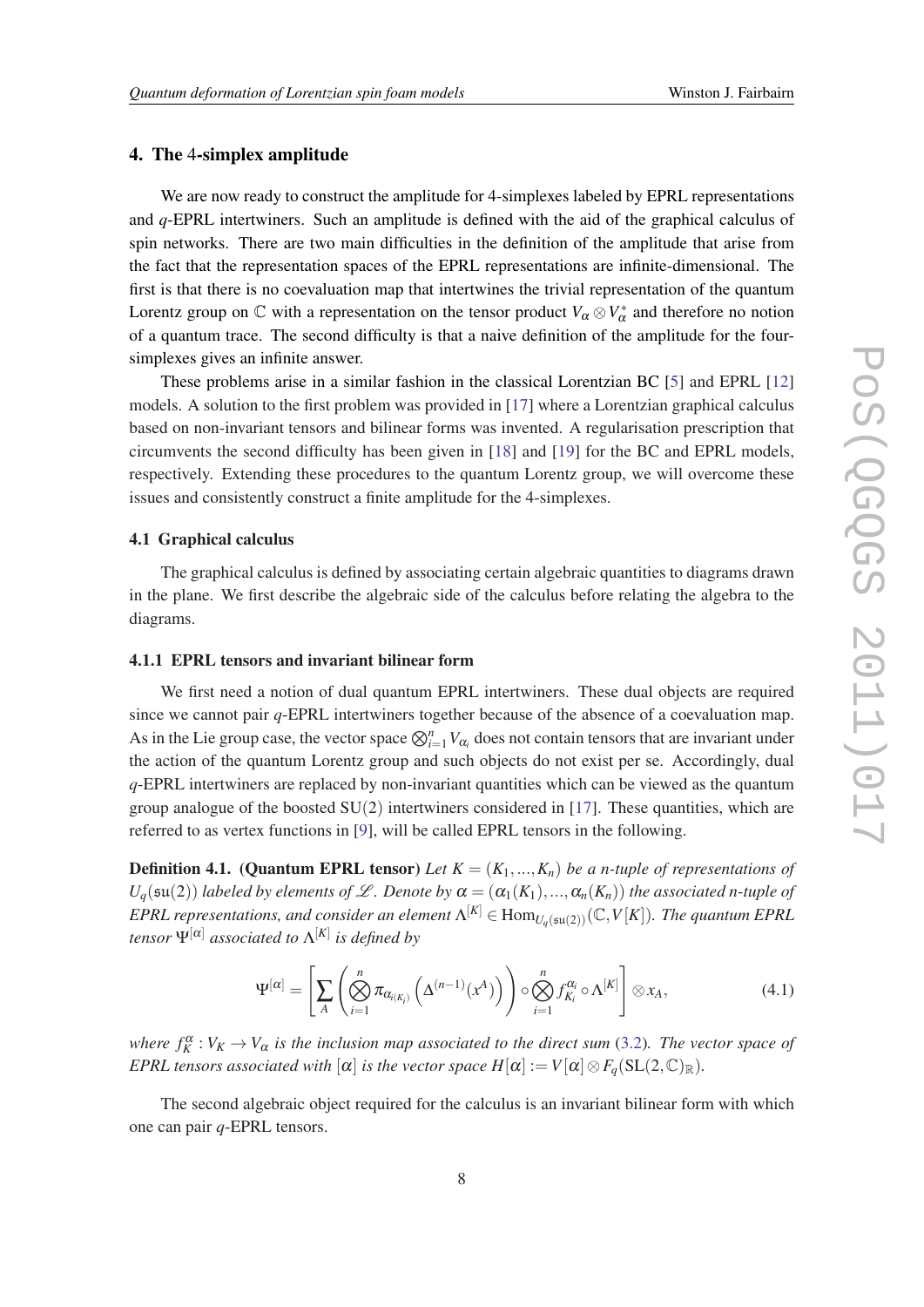

Figure 1: Elements of the graphical calculus: *q*-EPRL tensor, bilinear form and braiding.

**Lemma 4.2.** Let  $V^*_{\alpha} = \bigoplus_{I=m}^{\infty} V_I^*$  be the dual to the vector space  $V_{\alpha}$ . There exist a bijective inter*twiner*  $\phi^{\alpha}: V_{\alpha} \to V_{\alpha}^{*}$  *whose expression with respect to the basis*  $\{e^l_a\}_{l,a}$  *of*  $V_{\alpha}$  *and the dual basis*  ${e^{la}}_{I,a}$  *of*  $V^*_{\alpha}$  *is given by* 

$$
\phi^{\alpha}(e_a^I) = \phi_{IaJb}^{\alpha} e^{Jb} \qquad \phi_{IaJ_b}^{\alpha} = c_{\alpha} q^{-I(I+1)} \delta_{IJ} \varepsilon_{Iba}, \tag{4.2}
$$

*where*  $c_{\alpha}$  *is a constant and*  $\varepsilon_{Iab}$  *is given by* [\(2.14](#page-3-0))*. The bilinear form*  $\beta_{\alpha}: V_{\alpha} \otimes V_{\alpha} \to \mathbb{C}$ 

$$
\beta_{\alpha}(v, w) = \phi^{\alpha}(w)(v), \qquad \forall v, w \in V_{\alpha}, \tag{4.3}
$$

*satisfies the invariance property*  $\beta_{\alpha}(v, \pi_{\alpha}(a)w) = \beta_{\alpha}(\pi_{\alpha}(S(a))v, w)$  *for all*  $a \in D(U_a(\mathfrak{su}(2)))$ *.* 

# 4.1.2 Graphical calculus

The elements of the graphical calculus are vertices, arcs and crossings. The diagram corresponding to a  $q$ -EPRL tensor  $\Psi^{[\alpha]}$  is a vertex, to which is attached a basis element of  $F_q(\mathrm{SL}(2,\mathbb{C})_\mathbb{R}),$ with *n* lines coloured by elements of the *n*-tuple  $[\alpha]$ . Arrows do not appear on the diagrams and the convention is that all lines are pointing away from the vertex. The tensor product of *p* EPRL tensors  $\Psi^{[\alpha_1]}\otimes...\otimes\Psi^{[\alpha_p]}$  is given by drawing the *p* vertices on a horizontal line, the order in the tensor product being read from left to right.

The second ingredient for the graphical calculus enables us to pair EPRL tensors. The pairing is defined in terms of the invariant bilinear form  $\beta_{\alpha}: V_{\alpha} \otimes V_{\alpha} \to \mathbb{C}$  given above. In the diagrams, this bilinear form is depicted by an  $\arctan^3$  with which one can connect two different lines coloured by the same representation.

When more than one pair of edges are paired in a diagram, crossings can occur. To each crossing where the left-hand leg goes under the right-hand leg, we associate the third ingredient of the graphical calculus; a braiding  $c_{\alpha_2,\alpha_1}$ .

An important class of diagrams are closed diagrams. A closed diagram Γ with *p* vertices corresponds to an element  $\phi(\Gamma)$  of End $(\mathbb{C}) \otimes F_q(\mathrm{SL}(2,\mathbb{C}))^{\otimes p} \cong F_q(\mathrm{SL}(2,\mathbb{C}))^{\otimes p}$ . The evaluation  $ev(\Gamma)$  of a closed diagram  $\Gamma$  is then defined via the Haar integral in the spirit of Feynman diagram evaluations.

The naive evaluation of a closed diagram with *p* vertices would correspond to setting  $ev(\Gamma)$  $h^{\otimes p}(\phi(\Gamma))$ . However, such an evaluation is generically divergent and needs to be regularised. This is done in analogy to the classical case [[18,](#page-11-0) [19\]](#page-11-0) by removing the Haar measure or integration at one (randomly chosen) vertex as in [\[9\]](#page-11-0). The invariance of the Haar integral implies that the result is independent of the chosen vertex. Moreover, it implies that  $(h^{\otimes p-1} \otimes id)(\phi(\Gamma)) = ev(\Gamma)1$ , where *ev*(Γ) is a complex number or infinity and 1 is the unit in  $F_q(SL(2,\mathbb{C}))$ . The evaluation of Γ is

 $3$ Note that in contrast to the diagrams for ribbon categories, the upward and downward arcs have no direct meaning. The arcs are free to go up and down between the vertices.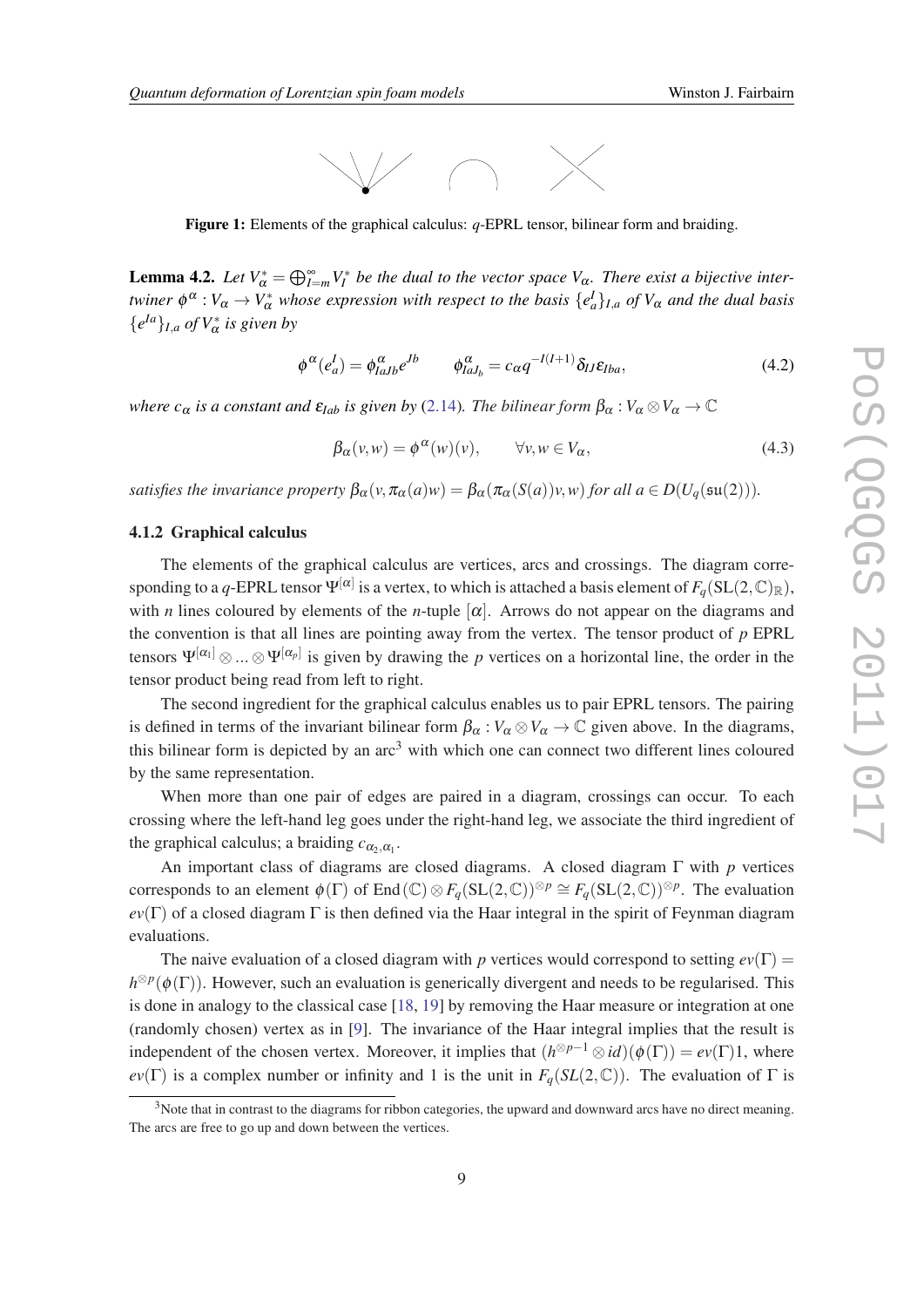

**Figure 2:** Diagram  $\Gamma_5$ 

therefore obtained by applying  $p-1$  copies of the Haar measure to  $\Phi(\Gamma)$  and then applying the counit of  $F_q(SL(2,\mathbb{C}))$  to the resulting expression

$$
ev(\Gamma) = \varepsilon\left((h^{\otimes p-1} \otimes id)(\phi(\Gamma))\right).
$$

If the result is finite, the diagram  $\Gamma$  is said to be integrable.

#### 4.2 Amplitude for the 4-simplexes

We are now ready to define the amplitude for the four-simplexes. Let *M* be an oriented, closed triangulated 4-manifold. We will note  $\Delta_{(2)}$ ,  $\Delta_{(3)}$  and  $\Delta_{(4)}$  the sets of triangles, tetrahedra and 4simplexes of *M* respectively.

A colouring of *M* is a map  $\alpha : \Delta_{(2)} \to \text{Irrep } U_q(\mathfrak{sl}(2,\mathbb{C})_\mathbb{R})$ ;  $\Delta \mapsto \alpha_\Delta$ , that associates an EPRL representation to each oriented triangle ∆ of *M*. Given a coloured triangulated manifold *M*, we define, for every oriented tetrahedron  $t \in \Delta_{(3)}$ , the state space

$$
H_t = \left(\bigotimes_{\Delta \in \partial t} V_{\alpha_{\Delta}}\right) \otimes F_q(\mathrm{SL}(2,\mathbb{C})_{\mathbb{R}}).
$$

A state is an assignment of a *q*-EPRL tensor  $\Psi_t \in H_t$  to each tetrahedron *t* of *M*.

The amplitude for a 4-simplex  $\sigma$  in  $\Delta_{(4)}$  is then a linear map

$$
A_{\sigma}: \bigotimes_{t \in \partial \sigma} H_t \to \mathbb{C}; \quad A_{\sigma}(\Psi_1 \otimes \ldots \otimes \Psi_5) = ev(\Gamma_5), \tag{4.4}
$$

where the diagram  $\Gamma_5$  is depicted in figure 2 and we have labeled the tetrahedra of  $\partial \sigma$  with labels from one to five.

In [\[10](#page-11-0)], we proved the following theorem which ensures that the evaluation of the  $\Gamma_5$  diagram is well-defined, i. e. that the four-simplex amplitude is finite.

**Theorem 4.3.** *The four-simplex amplitude*  $ev(\Gamma_5)$  *converges absolutely.* 

## 5. The quantum spin foam model

Using the notations and definitions from the previous section, we can now define the partition function for the quantum EPRL model associated to a closed, oriented triangulated manifold *M*:

$$
\mathscr{Z}(M,\gamma,q) = \sum_{K,J} \prod_{\Delta} [2K_{\Delta} + 1]_q \prod_{\sigma} A_{\sigma} (\alpha_{\Delta}, \Psi_{\sigma}(J)). \tag{5.1}
$$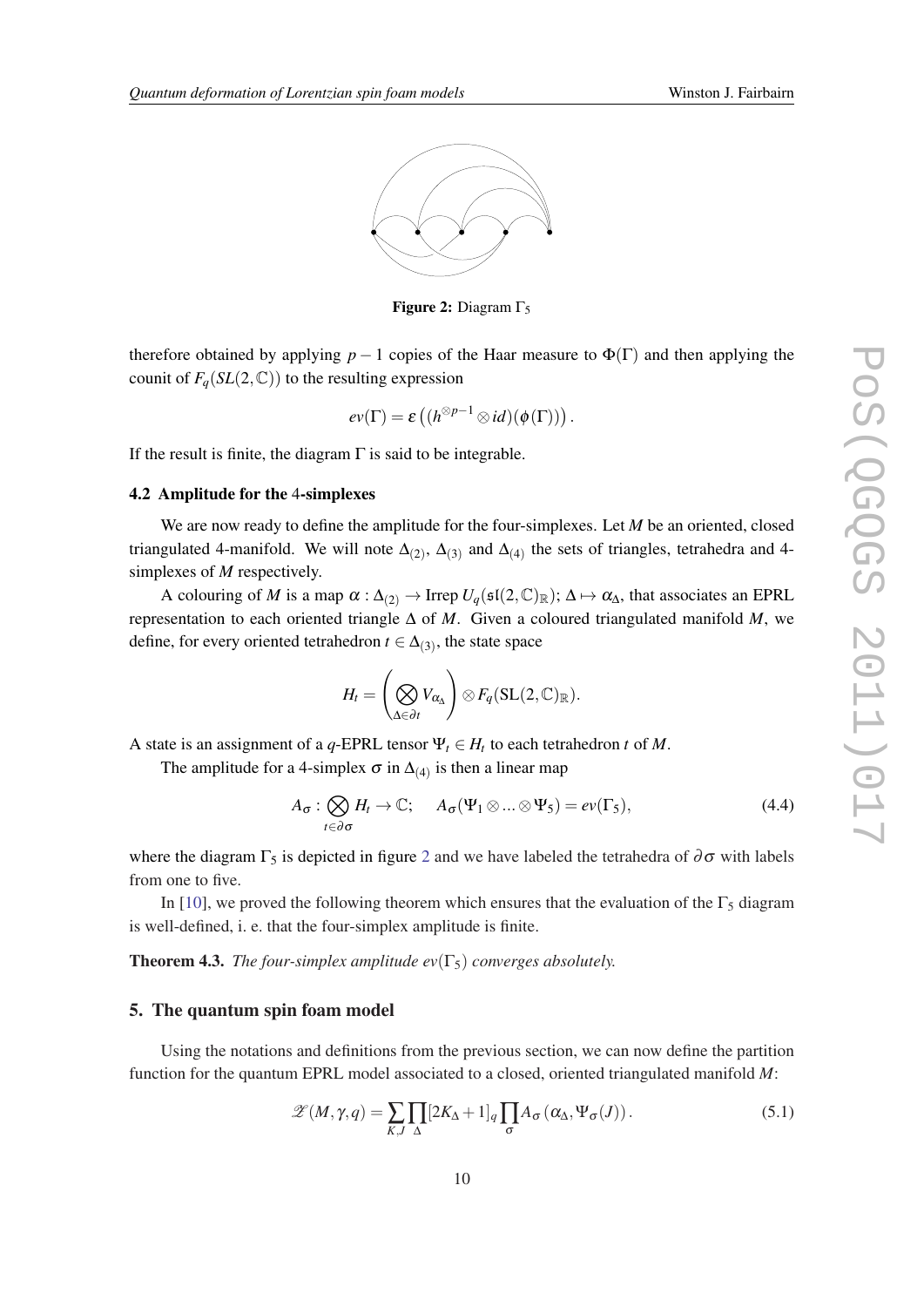<span id="page-10-0"></span>Here,  $q \in \mathbb{R}$  is the deformation parameter, the sum ranges over all K in  $\mathscr{L}$  and over the elements of a basis of  $U_q(\mathfrak{su}(2))$ -intertwiners  $(\lambda_{[K],J})_J$  entering the definition of the EPRL tensors for each tetrahedron *t* of *M*. The state  $\Psi_{\sigma}$  for the 4-simplex  $\sigma$  is given by  $\Psi_{\sigma} = \otimes_{t \in \partial \sigma} \Psi_t$ , where  $\Psi_t$  is the state associated to the tetrahedron *t*. The products run over all the triangles  $\Delta$  and 4-simplexes  $\sigma$  of *M*.

The weight associated to the triangles is fixed from gluing arguments as in the classical case [[20\]](#page-11-0). As there is only a finite number of representations in the label set  $\mathscr{L}$ , the sum involves only a finite number of terms and hence converges. Given the convergence of the EPRL intertwiners and the 4-simplex amplitude for fixed labels *K*, the convergence of the Lorentzian *q*-EPRL partition function is therefore immediate for all closed triangulated manifolds *M*.

#### 6. Discussion

We conclude with a remark on the physical interpretation of the quantum deformation presented in this paper. The model that we have considered is a *q*-deformed version of the EPRL spin foam model. As the latter is a model for quantum gravity with vanishing cosmological constant, it is plausible that the *q*-deformed model should describe some aspects of four-dimensional quantum gravity in Lorentzian de-Sitter space. Its deformation parameter should then be related to a positive cosmological constant Λ via

$$
q = \exp(-l_p^2/l_c^2),
$$

where  $l_p$  is the Planck length and  $l_c = 1/2$ √ Λ the cosmological length.

Interestingly, this relation leads to a bound on the area spectrum. The area spectrum for a triangle  $\Delta$  of *M* that is coloured by a representation  $\alpha(K)$  is given by

$$
A(\Delta) = 8\pi l_p^2 \gamma \sqrt{K(K+1)}.
$$

With the relation between the deformation parameter *q* and the cosmological constant given above, one obtains a bound on this spectrum in terms of the cosmological length  $l_c$  in the regime where  $l_P \ll l_c$ :

$$
A(\Delta) \le 32\pi^2 l_c^2. \tag{6.1}
$$

#### Aknowledgments

We would like to thank the organisers of 3rd Quantum Gravity and Quantum Geometry School (Zakopane, February 28 - March 13, 2011) where these results were presented. Both authors acknowledge support from the Emmy Noether grant ME 3425/1-1 of the German Research foundation (DFG).

# References

- [1] V. G. Turaev and O. Y. Viro, "State sum invariants of 3 manifolds and quantum 6j symbols," Topology 31, 865 (1992).
- [2] G. Ponzano, T. Regge, "Semiclassical limit of Racah coefficients", Spectroscopic and group theoretical methods in physics, North-Holland Publ., 1968.